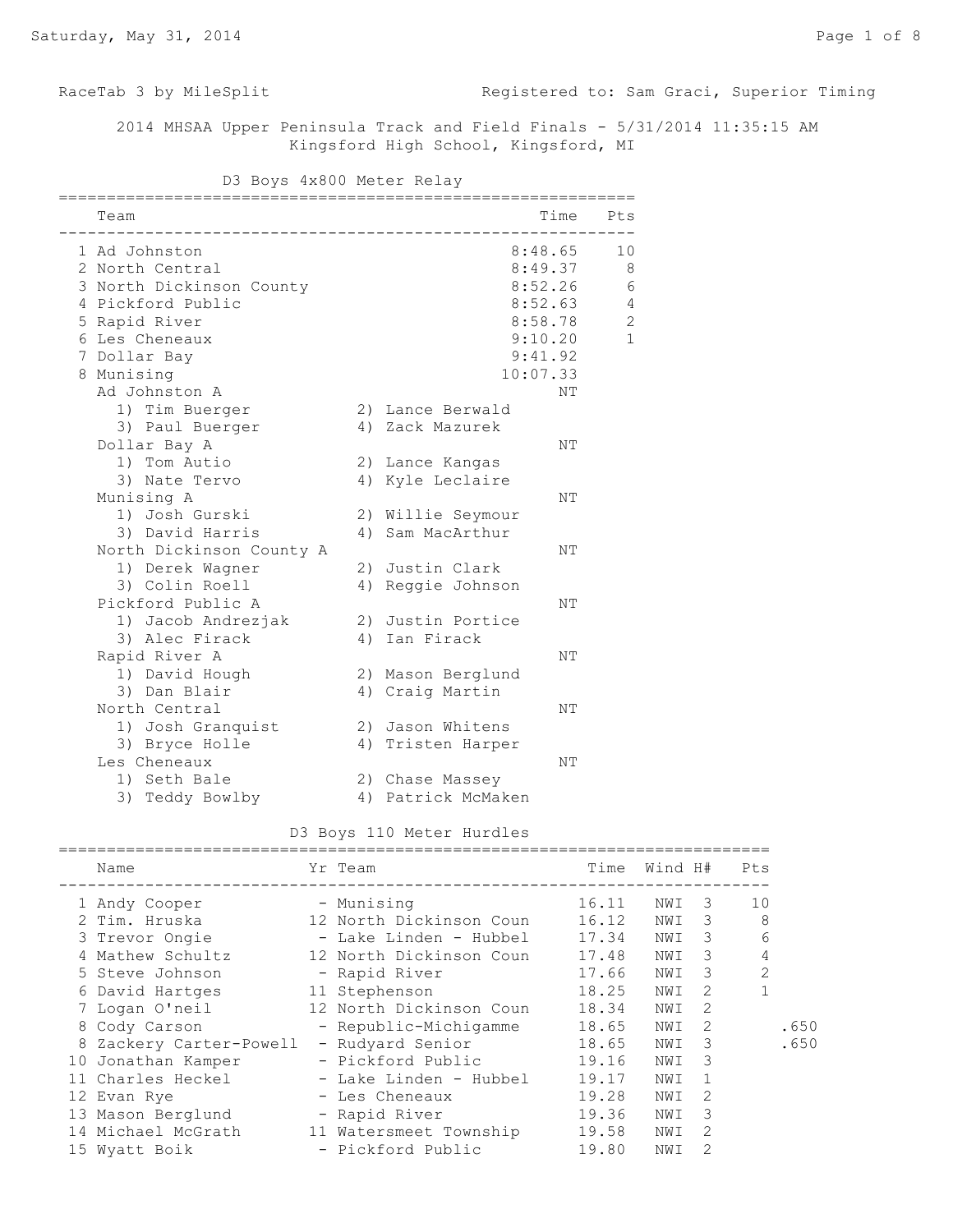| 16 Alex Hahn<br>SCR Dakota Davies                               |            | - Ad Johnston<br>- Ad Johnston |         | 22.03                               | NWI<br>NT NWI | 1<br>1                         |              |      |
|-----------------------------------------------------------------|------------|--------------------------------|---------|-------------------------------------|---------------|--------------------------------|--------------|------|
|                                                                 |            | D3 Boys 100 Meter Dash         |         |                                     |               |                                |              |      |
| Name                                                            | Yr Team    |                                |         | Time                                |               | Wind H#                        | Pts          |      |
|                                                                 |            |                                |         |                                     |               |                                | 10           |      |
|                                                                 |            |                                |         |                                     |               |                                | 8            |      |
|                                                                 |            |                                |         |                                     |               |                                | 6            |      |
| 4 Jordan Neumann 11 North Dickinson Coun 11.99 NWI 2            |            |                                |         |                                     |               |                                | 4            |      |
| 5 Jake Greenfield 10 Bark River-Harris 12.15 NWI 1              |            |                                |         |                                     |               |                                | $\mathbf{2}$ |      |
| 6 Trevor Brawley - Engadine                                     |            |                                |         | 12.16 NWI                           |               | $2 \left( \frac{1}{2} \right)$ | $\mathbf{1}$ |      |
| 7 Tristan Johnson 11 Stephenson                                 |            |                                |         | 12.25                               | NWI           | $\overline{2}$                 |              |      |
| 8 Jared Hatfield                                                |            | - Pickford Public 12.31 NWI    |         |                                     |               | $\mathbf{1}$                   |              | .310 |
| 8 Caleb Greenough 10 Wakefield                                  |            |                                |         | 12.31 NWI<br>12.38 NWI<br>12.45 NWI | NWI           | $\mathbf{2}^{\prime}$          |              | .310 |
| 10 Alex Ashley - Ontonagon Area<br>11 Nick Ellis - Les Cheneaux |            |                                |         |                                     |               | 1                              |              |      |
|                                                                 |            |                                |         |                                     |               | 1                              |              |      |
| 12 Tony Soumis                                                  |            | - Ontonagon Area               |         | 12.58 NWI                           |               | 1                              |              |      |
| 13 Kyle Stromer - Chassell                                      |            |                                |         | 12.66 NWI                           |               | 1                              |              |      |
| 14 Austin Trotter - Rudyard Senior 12.87 NWI                    |            |                                |         |                                     |               | 1                              |              |      |
| 15 Jared Coffey - Rudyard Senior 12.98 NWI                      |            |                                |         |                                     |               | 1                              |              |      |
| SCR Jacob Pearson - Rapid River                                 |            |                                |         | NT l                                | NWI           | 2                              |              |      |
|                                                                 |            | D3 Boys 4x200 Meter Relay      |         |                                     |               |                                |              |      |
|                                                                 |            |                                |         |                                     |               |                                |              |      |
| Team                                                            |            |                                |         | Time Pts                            |               |                                |              |      |
| 1 Bark River-Harris A                                           |            |                                |         | $1:35.74$ 10                        |               |                                |              |      |
| 1) Jake Greenfield 2) Alex Mathias                              |            |                                |         |                                     |               |                                |              |      |
| 3) Sam. Martin (4) Hunter Messersmith                           |            |                                |         |                                     |               |                                |              |      |
| 2 Lake Linden - Hubbell A                                       |            |                                | 1:37.70 | 8                                   |               |                                |              |      |
| 1) Konrad Klein                                                 |            | 2) Luke Monette                |         |                                     |               |                                |              |      |
| 3) Trent Ambuehl (4) Tyler Roose                                |            |                                |         |                                     |               |                                |              |      |
| 3 Rudyard Senior A                                              |            |                                | 1:37.73 | 6                                   |               |                                |              |      |
| 1) Rodney Hesselink<br>3) Owen Mills                            |            | 2) Alex Warner                 |         |                                     |               |                                |              |      |
|                                                                 |            | 4) Michael Musielak            |         |                                     |               |                                |              |      |
| 4 Stephenson A                                                  |            |                                | 1:38.90 | 4                                   |               |                                |              |      |
| 1) David Hartges (2) Tristan Johnson                            |            |                                |         |                                     |               |                                |              |      |
| 3) David Bayerl                                                 |            | 4) Skyler Joslin               |         |                                     |               |                                |              |      |
| 5 Munising A                                                    |            |                                | 1:38.93 | 2                                   |               |                                |              |      |
| 1) Garrett Blank                                                |            | 2) Brent Brock                 |         |                                     |               |                                |              |      |
| 3) Garret Elore                                                 |            | 4) Corey Cotey                 |         |                                     |               |                                |              |      |
| 6 Pickford Public                                               |            |                                | 1:40.08 | 1                                   |               |                                |              |      |
| 7 Ad Johnston A                                                 |            |                                | 1:44.25 |                                     |               |                                |              |      |
| 1) Max Samardich                                                |            | 2) Nick Cossi                  |         |                                     |               |                                |              |      |
| 3) Paul Buerger                                                 |            | 4) Jess Mazzon                 |         |                                     |               |                                |              |      |
| 8 Engadine A                                                    |            |                                | 1:44.41 |                                     |               |                                |              |      |
| 1) Austin Buss                                                  |            | 2) Trevor Brawley              |         |                                     |               |                                |              |      |
| 3) Scout Bigger                                                 |            | 4) Bryant Haney                |         |                                     |               |                                |              |      |
|                                                                 |            |                                |         |                                     |               |                                |              |      |
|                                                                 |            | D3 Boys 1600 Meter Run         |         |                                     |               |                                |              |      |
| Name                                                            | Yr Team    |                                |         | Time                                | Wind          | Pts                            |              |      |
| 1 Brett Hannah                                                  | - Munising |                                |         | 4:41.62                             | NWI           | 10                             |              |      |
| 2 Dan Blair                                                     |            | - Rapid River                  |         | $4:46.08$ NWI                       |               |                                | 8            |      |
| 3 Samuel Dean                                                   |            | 10 Wakefield                   |         | $4:51.43$ NWI                       |               |                                | 6            |      |
| 4 Zack Mazurek                                                  |            | - Ad Johnston                  |         | 4:53.11 NWI                         |               |                                | 4            |      |
| 5 Chase Nebel                                                   | - Munising |                                |         | 4:55.79                             | NWI           |                                | 2            |      |

6 Tom Autio - Dollar Bay 4:57.63 NWI 1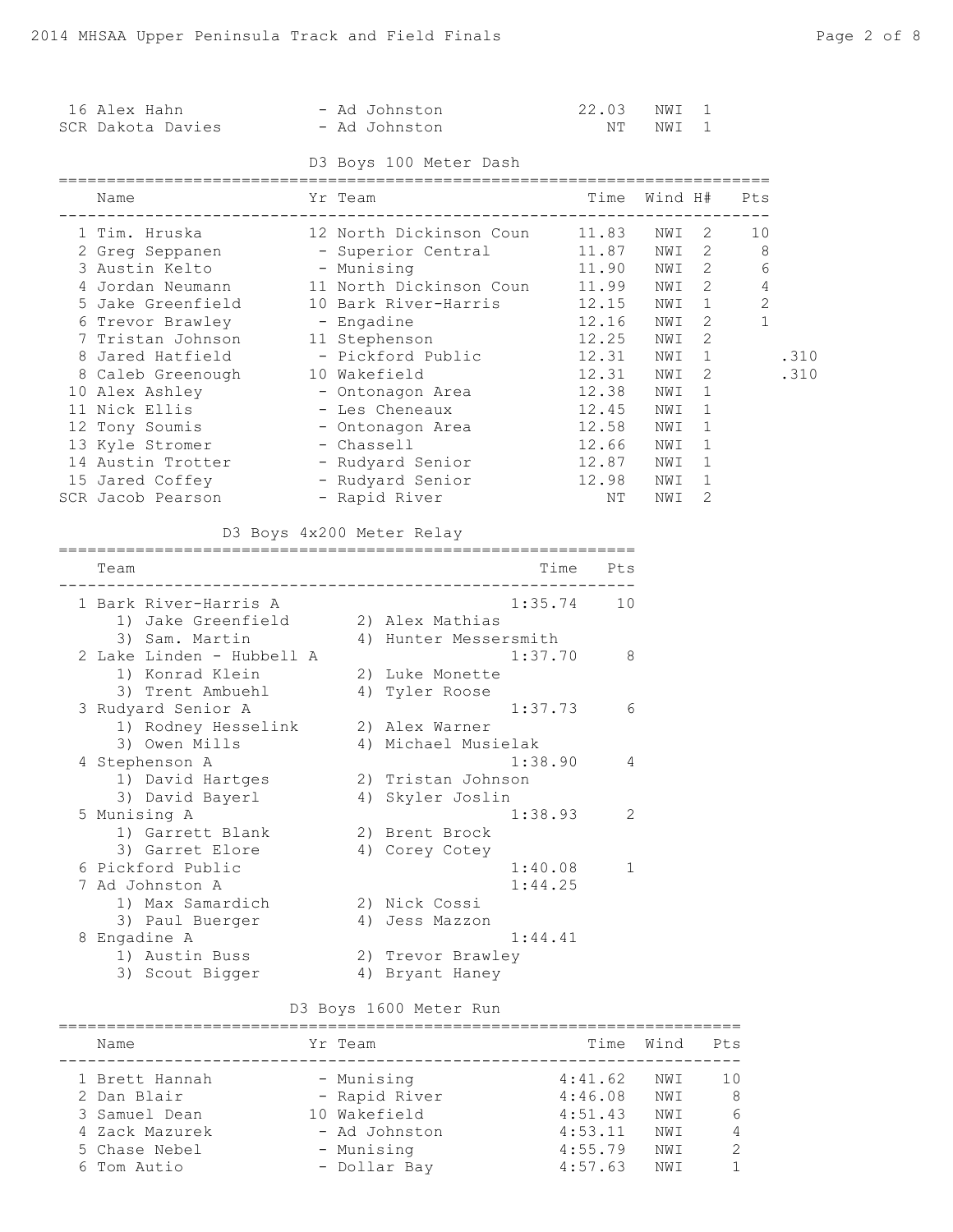| 7 Dionte Blahnik        | 12 Carney-Nadeau       | 4:57.91 | NWI |
|-------------------------|------------------------|---------|-----|
| 8 Conner Cappaert       | 11 Stephenson          | 5:03.27 | NWI |
| 9 Jacob Andrzejak Jacob | - Pickford Public      | 5:06.06 | NWI |
| 10 Teddy Bowlby         | - Les Cheneaux         | 5:06.83 | NWI |
| 11 Kyle Shunk           | - Mackinac Island Publ | 5:15.40 | NWI |
| 12 Bryce Holle          | 10 North Central       | 5:20.19 | NWI |
| 13 Toke Schoening       | - Republic-Michigamme  | 5:25.79 | NWI |
| 14 Conner Smith         | - Pickford Public      | 5:27.49 | NWI |
| 15 Tyler Bentley        | 9 North Central        | 5:33.14 | NWI |
| SCR Tim Buerger         | - Ad Johnston          | NΤ      | NWI |

## D3 Boys 4x100 Meter Relay

|   | Team                       |    | Time<br>Pts             |  |
|---|----------------------------|----|-------------------------|--|
|   | 1 Lake Linden - Hubbell A  |    | 46.96<br>10             |  |
|   | 1) Konrad Klein            |    | 2) Luke Monette         |  |
|   | 3) Trent Ambuehl           |    | 4) Tyler Roose          |  |
|   | 2 Munising A               |    | 47.70<br>8              |  |
|   | 1) Brent Brock             |    | 2) Garret Elore         |  |
|   | 3) Corey Cotey             |    | 4) Alex Hill            |  |
|   | 3 North Dickinson County A |    | 47.71<br>6              |  |
|   | 1) Garrett O'neil          |    | 2) Jordan Neumann       |  |
|   | 3) Blake Lindeman          |    | 4) Logan O'neil         |  |
|   | 4 Stephenson A             |    | 47.72<br>4              |  |
|   | 1) Nick Maki               |    | 2) Travis Philips       |  |
|   | 3) Skyler Joslin           |    | 4) Tristan Johnson      |  |
|   | 5 Pickford Public A        |    | 48.42<br>$\overline{2}$ |  |
|   | 1) Jimmy Hatfield          |    | 2) Jared Hatfield       |  |
|   | 3) Jonathon McBain         |    | 4) Wyatt Boik           |  |
|   | 6 Rapid River A            |    | 49.18<br>1              |  |
|   | 1) Mike Casey              |    | 2) Austin Wicklund      |  |
|   | 3) Pat Pryal               |    | 4) Mike Boyer           |  |
| 7 | Ontonagon Area A           |    | 50.52                   |  |
|   | 1) Alex Ashley             |    | 2) Luke Pattison        |  |
|   | 3) Jeremy Mcrae            |    | 4) Tony Soumis          |  |
|   | SCR Rudyard Senior A       |    | NΤ                      |  |
|   | 1) Rodney Hesselink        |    | 2) Alex Warner          |  |
|   | 3) Owen Mills              | 4) | Michael Musielak        |  |
|   |                            |    |                         |  |

#### D3 Boys 400 Meter Dash

| Name |                                                                                                                                                                                                                                                                                                     | Time                                                                                                                                                                                                                                                                                                          |                                             |                | Pts     |
|------|-----------------------------------------------------------------------------------------------------------------------------------------------------------------------------------------------------------------------------------------------------------------------------------------------------|---------------------------------------------------------------------------------------------------------------------------------------------------------------------------------------------------------------------------------------------------------------------------------------------------------------|---------------------------------------------|----------------|---------|
|      |                                                                                                                                                                                                                                                                                                     | 51.17                                                                                                                                                                                                                                                                                                         | NWI                                         | 2              | 10      |
|      |                                                                                                                                                                                                                                                                                                     | 53.34                                                                                                                                                                                                                                                                                                         | NWI                                         | 2              | 8       |
|      |                                                                                                                                                                                                                                                                                                     | 53.36                                                                                                                                                                                                                                                                                                         | NWI                                         | 2              | 6       |
|      |                                                                                                                                                                                                                                                                                                     | 54.21                                                                                                                                                                                                                                                                                                         | NWI                                         | 2              | 4       |
|      |                                                                                                                                                                                                                                                                                                     | 54.31                                                                                                                                                                                                                                                                                                         | NWI                                         | $\mathbf{1}$   | 2       |
|      |                                                                                                                                                                                                                                                                                                     | 54.67                                                                                                                                                                                                                                                                                                         | NWI                                         | 2              | 1       |
|      |                                                                                                                                                                                                                                                                                                     | 54.78                                                                                                                                                                                                                                                                                                         | NWI                                         | 2              |         |
|      |                                                                                                                                                                                                                                                                                                     | 54.94                                                                                                                                                                                                                                                                                                         | NWI                                         | $\mathcal{L}$  |         |
|      |                                                                                                                                                                                                                                                                                                     | 55.05                                                                                                                                                                                                                                                                                                         | NWI                                         | 1              |         |
|      |                                                                                                                                                                                                                                                                                                     | 56.29                                                                                                                                                                                                                                                                                                         | NWI                                         | 2              |         |
|      |                                                                                                                                                                                                                                                                                                     | 56.99                                                                                                                                                                                                                                                                                                         | NWI                                         | $\overline{1}$ |         |
|      |                                                                                                                                                                                                                                                                                                     | 57.21                                                                                                                                                                                                                                                                                                         | NWI                                         | $\mathbf{1}$   |         |
|      |                                                                                                                                                                                                                                                                                                     | 58.10                                                                                                                                                                                                                                                                                                         | NWI                                         | 1              |         |
|      |                                                                                                                                                                                                                                                                                                     |                                                                                                                                                                                                                                                                                                               | NWI                                         | 1              |         |
|      |                                                                                                                                                                                                                                                                                                     |                                                                                                                                                                                                                                                                                                               | NWI                                         | -1             |         |
|      |                                                                                                                                                                                                                                                                                                     | NΤ                                                                                                                                                                                                                                                                                                            | NWI                                         |                |         |
|      | 1 Cole Potvin<br>2 Zachary Cherubini<br>3 Nicholas Maki<br>4 David Hartges<br>5 Tristen Harper<br>6 Noah Berg<br>7 Justin Clark<br>8 Jess Mazzon<br>9 Alec Firack<br>10 Austin Kelto<br>11 Eli Kott<br>12 Justin Portice<br>13 Lucas Dean<br>14 Austin Trotter<br>15 Thomas Plante<br>SCR Alex Hill | Yr Team<br>- Big Bay De Noc<br>- Chassell<br>- Superior Central<br>11 Stephenson<br>11 North Central<br>12 North Dickinson Coun<br>- Ad Johnston<br>- Pickford Public<br>- Munising<br>- Pickford Public<br>- Pickford Public<br>- Ontonagon Area<br>- Rudyard Senior<br>- Lake Linden - Hubbel<br>- Munising | 10 North Dickinson Coun<br>58.44<br>1:00.35 |                | Wind H# |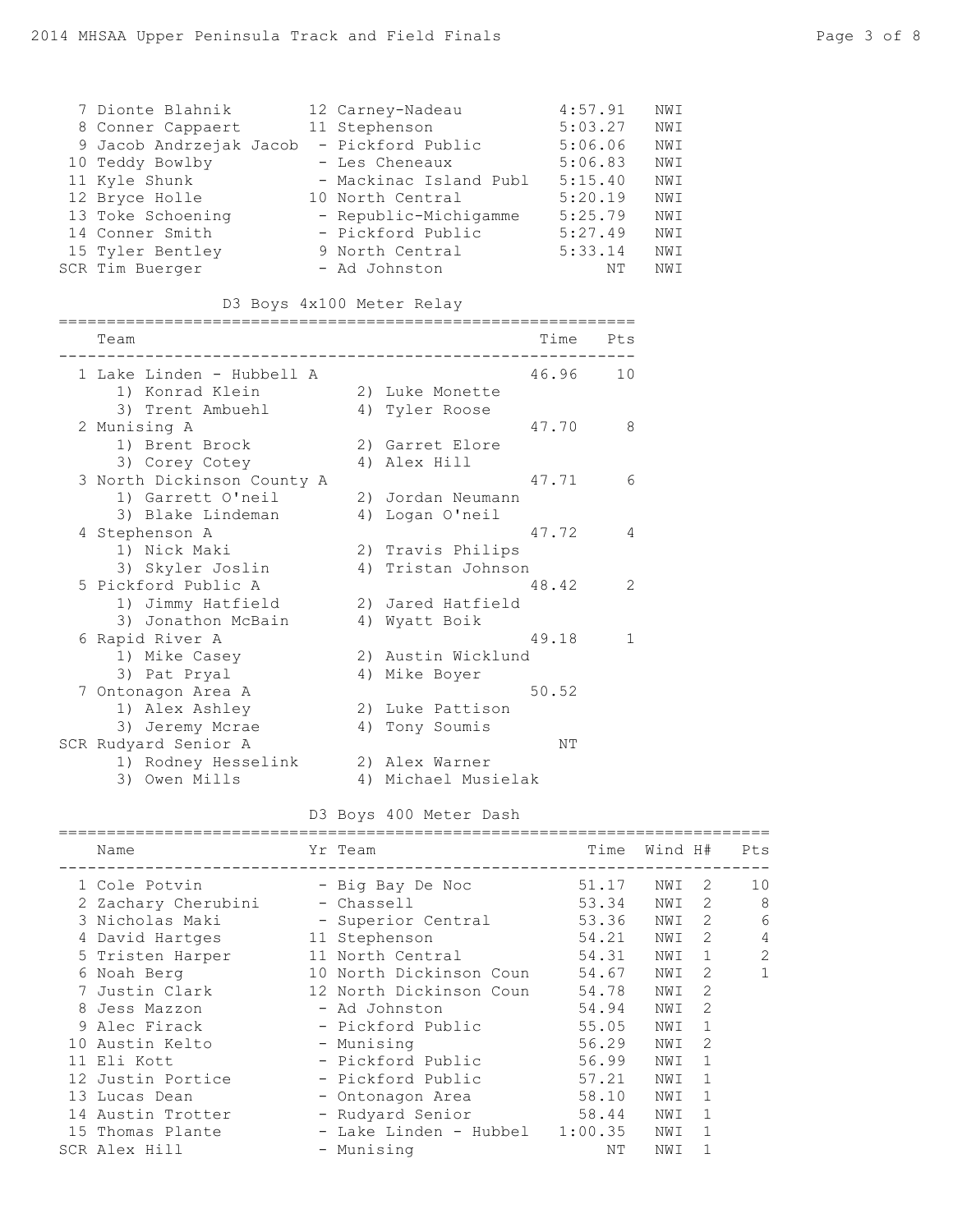| D3 Boys 300 Meter Hurdles |  |                                            |       |         |              |                |  |
|---------------------------|--|--------------------------------------------|-------|---------|--------------|----------------|--|
| Name                      |  | Yr Team                                    | Time  | Wind H# |              | Pts            |  |
| 1 Andy Cooper             |  | - Munising                                 | 40.77 | NWI     | 2            | 10             |  |
| 2 Tim. Hruska             |  | 12 North Dickinson Coun 42.93              |       | NWI     | 2            | 8              |  |
| 3 Trevor Ongie            |  | - Lake Linden - Hubbel 43.96               |       | NWI     | 2            | 6              |  |
| 4 Logan O'neil            |  | 12 North Dickinson Coun 44.47              |       | NWI     | 2            | 4              |  |
| 5 Mathew Schultz          |  | 12 North Dickinson Coun 44.91              |       | NWI     | 2            | $\overline{2}$ |  |
| 6 Lance Berwald           |  | - Ad Johnston                              | 45.37 | NWI     | 2            | 1              |  |
| 7 Mason Berglund          |  | - Rapid River                              | 45.68 | NWI     | 2            |                |  |
| 8 Blaine Bradley          |  | - Munising                                 | 47.14 | NWI     | $\mathbf{1}$ |                |  |
| 9 Michael McGrath         |  | 11 Watersmeet Township                     | 47.56 | NWI     | 2            |                |  |
| 10 Wyatt Boik             |  | - Pickford Public                          | 47.67 | NWI     | 1            |                |  |
| 11 Zackery Carter-Powell  |  | - Rudyard Senior                           | 47.83 | NWI     | 1            |                |  |
| 12 Dylan Bloniarz         |  | 10 Bark River-Harris                       | 48.37 | NWI     | $\mathbf{1}$ |                |  |
| 13 Charles Heckel         |  | - Lake Linden - Hubbel                     | 48.64 | NWI     | 1            |                |  |
| 14 Mike Casey             |  | - Rapid River                              | 48.93 | NWI     | $\mathbf{1}$ |                |  |
|                           |  | 15 Jonathan Kamper - Pickford Public 49.04 |       | NWI     | 1            |                |  |
| 16 Will Barnwell          |  | - Mackinac Island Publ                     | 49.47 | NWI     |              |                |  |
|                           |  |                                            |       |         |              |                |  |

D3 Boys 300 Meter Hurdles

D3 Boys 800 Meter Run

| Name                | Yr Team<br>------------------- | Time    | Wind | Pts |
|---------------------|--------------------------------|---------|------|-----|
| 1 Dan Blair         | - Rapid River                  | 2:05.71 | NWI  | 10  |
| 2 Brett Hannah      | - Munising                     | 2:08.70 | NWI  | 8   |
| 3 Nicholas Maki     | - Superior Central             | 2:10.11 | NWI  | 6   |
| 4 Samuel Dean       | 10 Wakefield                   | 2:10.88 | NWI  | 4   |
| 5 Justin Portice    | - Pickford Public              | 2:12.16 | NWI  | 2   |
| 6 Josh Granquist    | 12 North Central               | 2:12.68 | NWI  | 1   |
| 7 Patrick McMaken   | - Les Cheneaux                 | 2:14.76 | NWI  |     |
| 8 Paul Buerger      | - Ad Johnston                  | 2:15.40 | NWI  |     |
| 9 Dionte Blahnik    | 12 Carney-Nadeau               | 2:16.55 | NWI  |     |
| 10 Ian Firack       | - Pickford Public              | 2:17.33 | NWI  |     |
| 11 Noah Berg        | 10 North Dickinson Coun        | 2:17.71 | NWI  |     |
| 12 Kyle Leclaire    | - Dollar Bay                   | 2:17.94 | NWI  |     |
| 13 Jake Toumi       | - Chassell                     | 2:18.88 | NWI  |     |
| 14 Chase Nebel      | - Munising                     | 2:19.25 | NWI  |     |
| 15 Seth Bale        | - Les Cheneaux                 | 2:20.31 | NWI  |     |
| SCR Conner Cappaert | 11 Stephenson                  | NΤ      | NWI  |     |

D3 Boys 200 Meter Dash

| Name               | Yr Team                 | Time  | Wind H# |                | Pts          |
|--------------------|-------------------------|-------|---------|----------------|--------------|
| 1 Andy Cooper      | - Munising              | 23.89 | NWI     | 2              | 10           |
| 2 Cole Potvin      | - Big Bay De Noc        | 23.91 | NWI     | $\mathcal{L}$  | 8            |
| 3 Jake Greenfield  | 10 Bark River-Harris    | 24.19 | NWI     | 2              | 6            |
| 4 Bill Ragio       | 10 Forest Park          | 24.29 | NWI     | 2              | 4            |
| 5 Austin Kelto     | - Munising              | 24.48 | NWI     | $\mathcal{L}$  | 2            |
| 6 Tim. Hruska      | 12 North Dickinson Coun | 24.50 | NWI     | $\overline{1}$ | $\mathbf{1}$ |
| 7 Caleb Greenough  | 10 Wakefield            | 24.77 | NWI     | 2              |              |
| 8 Nick Ellis       | - Les Cheneaux          | 24.94 | NWI     | 1              |              |
| 9 Michael Musielak | - Rudyard Senior        | 25.07 | NWI     | $\overline{1}$ |              |
| 10 Alex Ashley     | - Ontonagon Area        | 25.29 | NWI     | $\overline{1}$ |              |
| 11 Jess Mazzon     | - Ad Johnston           | 25.38 | NWI     | $\overline{1}$ |              |
| 12 Owen Mills      | - Rudyard Senior        | 25.50 | NWI     | $\overline{1}$ |              |
| 13 Eli Kott        | - Pickford Public       | 25.73 | NWI     | $\mathbf{1}$   |              |
| SCR Ryan Bain      | 11 Watersmeet Township  | ΝT    | NWI     |                |              |
| SCR Jacob Pearson  | - Rapid River           | NΤ    | NWI     | 2              |              |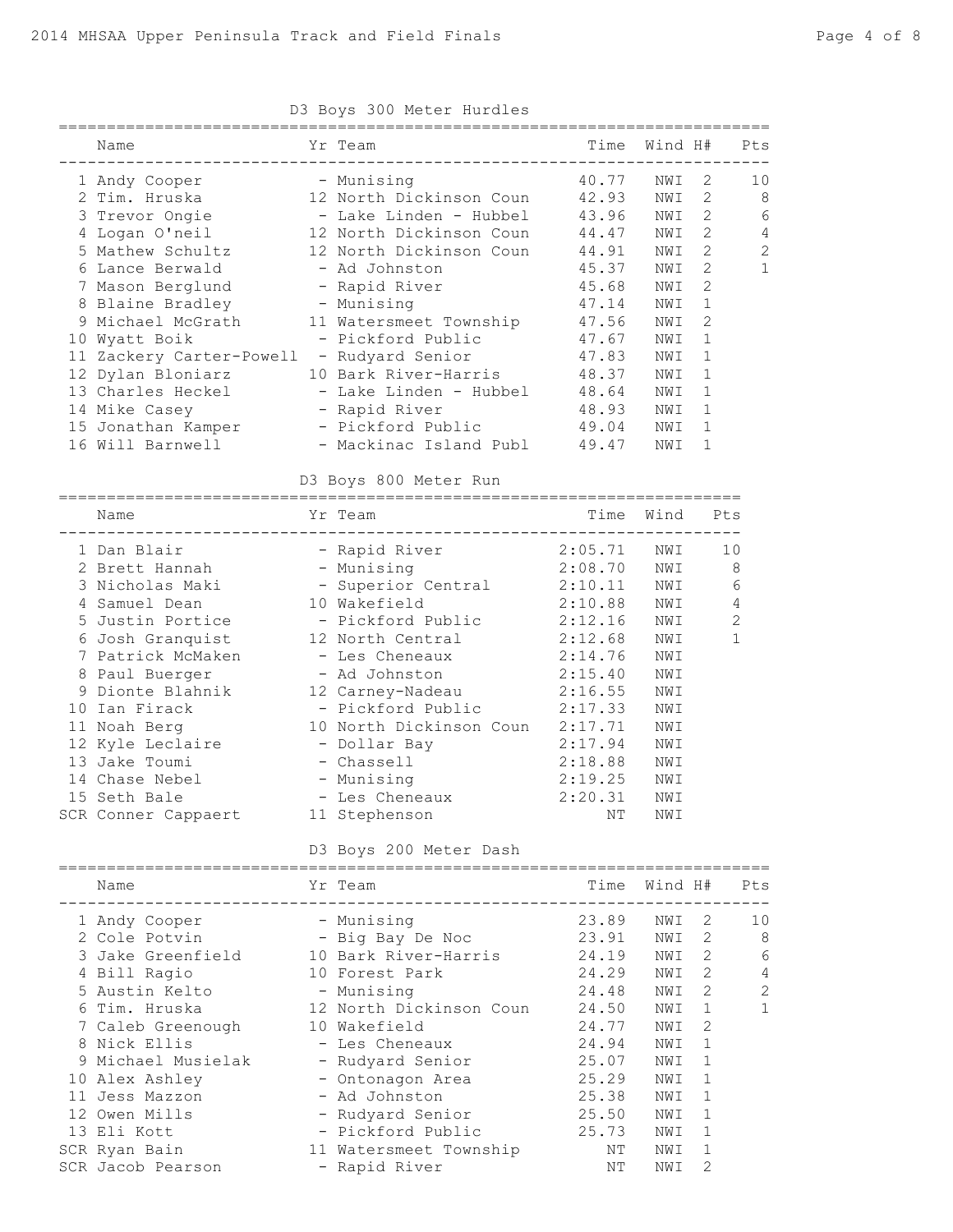## SCR Jordan Neumann 11 North Dickinson Coun NT NWI 2

### D3 Boys 3200 Meter Run

| Name                    | Yr Team           |          | Time Wind | Pts |
|-------------------------|-------------------|----------|-----------|-----|
| 1 Brett Hannah          | - Munising        | 10:49.97 | NWI       | 10  |
| 2 Zack Mazurek          | - Ad Johnston     | 10:56.34 | NWI       | 8   |
| 3 Conner Cappaert       | 11 Stephenson     | 11:10.51 | NWI       | 6   |
| 4 Jared Anderson        | - Rapid River     | 11:13.94 | NWI       | 4   |
| 5 Dan Blair             | - Rapid River     | 11:27.68 | NWI       | 2   |
| 6 Chase Nebel           | - Munising        | 11:32.13 | NWI       | 1   |
| 7 Tom Autio             | - Dollar Bay      | 11:36.81 | NWI       |     |
| 8 Jacob Andrzejak Jacob | - Pickford Public | 11:56.36 | NWI       |     |
| 9 Seth Polfus           | 9 North Central   | 11:59.05 | NWI       |     |
| 10 Avry Freel           | - Les Cheneaux    | 11:59.83 | NWI       |     |
| 11 Dillon Robinson      | 11 North Central  | 12:14.80 | NWI       |     |
| 12 Jonathon McBain      | - Pickford Public | 12:22.49 | NWI       |     |
| 13 Mark Cappaert        | 9 Stephenson      | 12:58.79 | NWI       |     |
| 14 Luke Zielinski       | - Ad Johnston     | 13:16.72 | NWI       |     |
| SCR Teddy Bowlby        | - Les Cheneaux    | ΝT       | NWI       |     |
| SCR Samuel Dean         | 10 Wakefield      | ΝT       | NWI       |     |

### D3 Boys 4x400 Meter Relay

|   | Team                       |    | Time<br>Pts              |
|---|----------------------------|----|--------------------------|
|   | 1 North Central            |    | 3:41.73<br>10            |
|   | 1) Tristen Harper          |    | 2) Josh Granquist        |
|   | 3) Jason Whitens           |    | 4) Bryce Holle           |
|   | 2 North Dickinson County A |    | 3:43.36<br>8             |
|   | 1) Noah Berg               |    | 2) Reggie Johnson        |
|   | 3) Justin Clark            |    | 4) Derek Wagner          |
|   | 3 Pickford Public A        |    | 3:44.01<br>6             |
|   | 1) Eli Kott                |    | 2) Justin Portice        |
|   | 3) Alec Firack             | 4) | Ian Firack               |
|   | 4 Ad Johnston A            |    | 3:48.20<br>4             |
|   | 1) Paul Buerger            |    | 2) Lance Berwald         |
|   | 3) Tim Buerger             |    | 4) Zack Mazurek          |
|   | 5 Rapid River A            |    | $\mathcal{L}$<br>3:48.70 |
|   | 1) David Hough             |    | 2) Austin Wicklund       |
|   | 3) Pat Pryal               | 4) | Mike Casey               |
|   | 6 Munising A               |    | 3:51.73<br>1             |
|   | 1) Garrett Blank           |    | 2) Alex Hill             |
|   | 3) Bobby Miles             |    | 4) Blaine Bradley        |
|   | 7 Les Cheneaux A           |    | 3:53.89                  |
| 8 | Lake Linden - Hubbell A    |    | 3:55.41                  |
|   | 1) Thomas Plante           | 2) | Dayne Matson             |
|   | 3) Arthur Lyons            | 4) | Ryan Liimatainen         |

### D3 Boys Discus Throw

| Name                |  | Yr Team                 | Mark       | Pts            |  |  |  |
|---------------------|--|-------------------------|------------|----------------|--|--|--|
| 1 Jacob Pearson     |  | - Rapid River           | $130 - 10$ | 10             |  |  |  |
| 2 David Bayerl      |  | 12 Stephenson           | $120 - 06$ | -8             |  |  |  |
| 3 Bradley Gustafson |  | 12 North Dickinson Coun | $119 - 04$ | 6              |  |  |  |
| 4 Charles Heckel    |  | - Lake Linden - Hubbel  | $119 - 03$ | $\overline{4}$ |  |  |  |
| 5 David Davelaar    |  | - Rudyard Senior        | $118 - 06$ | $\mathcal{D}$  |  |  |  |
| 6 Steve Hallmann    |  | 12 Forest Park          | $118 - 00$ | $\mathbf{1}$   |  |  |  |
| SCR Ryan Knoll      |  | - Lake Linden - Hubbel  | ΝD         |                |  |  |  |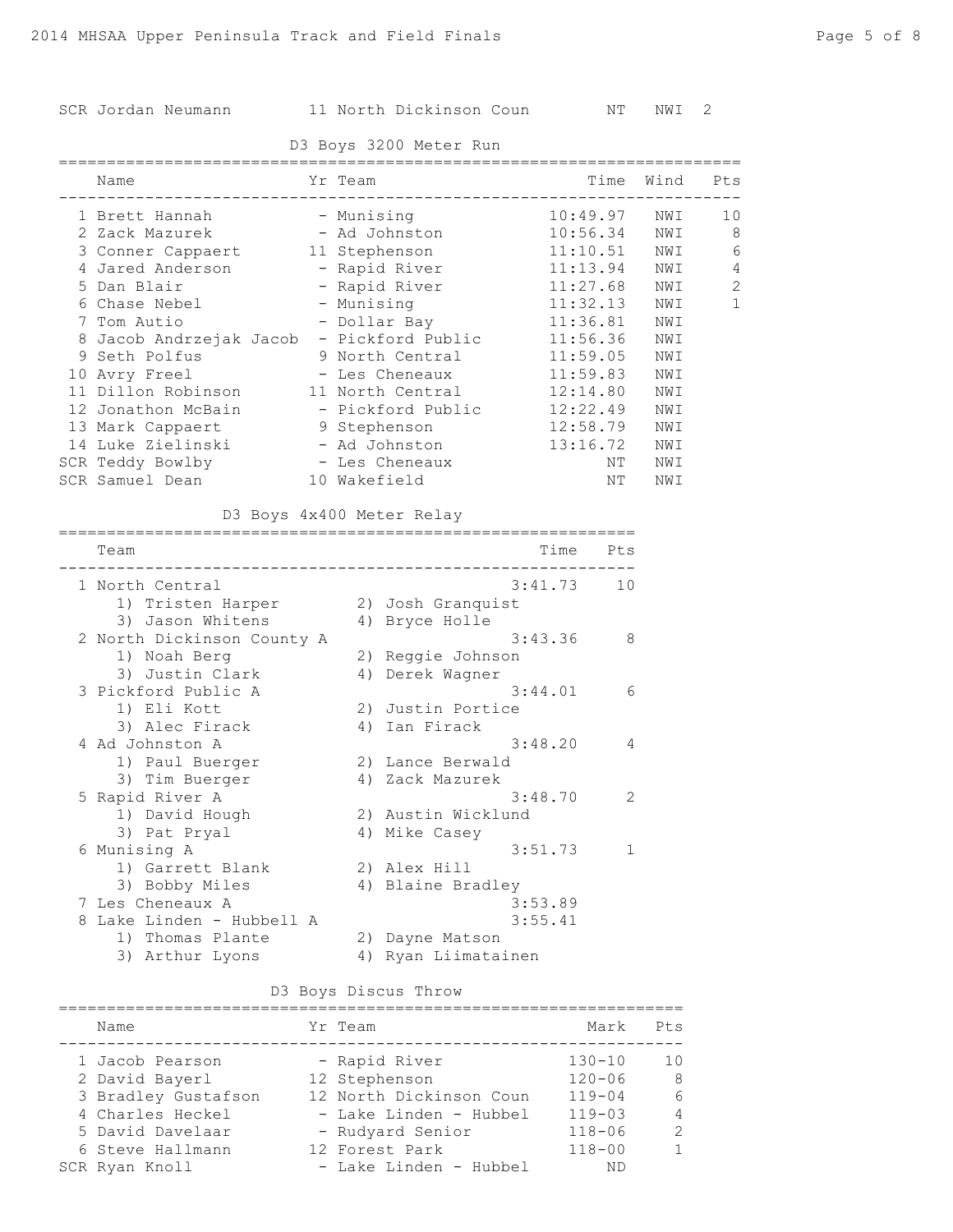| SCR Kyle Stromer<br>SCR Justyn Hill<br>SCR Hayden Hardwick - Rapid River<br>SCR Jonathan Kamper - Pickford Public<br>SCR Ben Zielinski<br>SCR Brandon Kau<br>SCR Hunter Collins - Engadine<br>SCR Trevor Headley - Rudyard Senior | - Chassell<br>- Superior Central<br>- Ad Johnston<br>11 Stephenson                                                                                                                                                                                                                                                                                                                                                                                                                      | <b>ND</b><br>ND.<br><b>ND</b><br><b>ND</b><br><b>ND</b><br><b>ND</b><br><b>ND</b><br><b>ND</b><br>ND.  |                                        |
|-----------------------------------------------------------------------------------------------------------------------------------------------------------------------------------------------------------------------------------|-----------------------------------------------------------------------------------------------------------------------------------------------------------------------------------------------------------------------------------------------------------------------------------------------------------------------------------------------------------------------------------------------------------------------------------------------------------------------------------------|--------------------------------------------------------------------------------------------------------|----------------------------------------|
| SCR Mason Stierly                                                                                                                                                                                                                 | - Rudyard Senior<br>D3 Boys Shot Put                                                                                                                                                                                                                                                                                                                                                                                                                                                    |                                                                                                        |                                        |
| Name                                                                                                                                                                                                                              | Yr Team and the Second State of the Second State of the Second State of the Second State of the Second State o                                                                                                                                                                                                                                                                                                                                                                          | Mark                                                                                                   | Pts                                    |
| 2 Hayden Hardwick - Rapid River<br>6 Lucas Bero<br>SCR Brenden Gatien<br>SCR Jonathan Kamper - Pickford Public<br>SCR Paul Buerger<br>SCR Mikey Marcol - Dollar Bay<br>SCR Jaykob Soeltner - Pickford Public<br>SCR Jordan Bailey | 1 Jacob Pearson - Rapid River 46-10.00<br>3 David Davelaar - Rudyard Senior 15-00.00<br>4 Ben Stasewich - Munising 144-08.00<br>5 Steve Hallmann                12 Forest Park                     42-10.00<br>- Rapid River 41-08.00<br>SCR Blake Lindeman 12 North Dickinson Coun<br>10 North Central<br>SCR Bradley Gustafson 12 North Dickinson Coun<br>- Ad Johnston<br>SCR Charles Heckel - Lake Linden - Hubbel<br>SCR Austin Peterson       - Lake Linden - Hubbel<br>- De Tour | $45 - 11.00$<br>ND<br>ND<br>ND<br>ND<br>ND.<br><b>ND</b><br>ND.<br><b>ND</b><br><b>ND</b><br><b>ND</b> | 10<br>8<br>6<br>4<br>2<br>$\mathbf{1}$ |

# D3 Boys Long Jump

| Name                              | Yr Team<br>_______________________________ |              | Mark Wind | Pts            |
|-----------------------------------|--------------------------------------------|--------------|-----------|----------------|
| 1 Bill Ragio                      | 10 Forest Park                             | 18-09.50     | NWI       | 10             |
| 2 Alex Smith                      | - Ad Johnston                              | $18 - 09.50$ | NWI       | 8              |
| 3 Austin Kelto                    | - Munising                                 | 18-07.00     | NWI       | 6              |
| 4 Trevor Ongie                    | - Lake Linden - Hubbel                     | 18-05.00     | NWI       | $\overline{4}$ |
| 5 Jared Hatfield                  | - Pickford Public                          | 18-00.50     | NWI       | $\overline{2}$ |
| 6 Skyler Joslin                   | 12 Stephenson                              | 18-00.00     | NWI       | $\mathbf{1}$   |
| 7 Konrad Klein                    | - Lake Linden - Hubbel                     | $17 - 09.50$ | NWI       |                |
| SCR Nick Ellis                    | - Les Cheneaux                             | ND           |           |                |
| SCR Hunter Schultz                | - Republic-Michigamme                      | ΝD           |           |                |
| SCR Noah Berg                     | 10 North Dickinson Coun                    | ND           |           |                |
| SCR Evan Winkelbauer              | - Mid Peninsula                            | ND           |           |                |
| SCR Austin Wicklund - Rapid River |                                            | ND           |           |                |
| SCR Jason Dupont                  | 12 Carney-Nadeau                           | ND.          |           |                |
| SCR Zachary Cherubini             | - Chassell                                 | ND.          |           |                |
| SCR Lukas Stiekar                 | - Rudyard Senior                           | ND.          |           |                |
| SCR Jonathon Coullard             | - Pickford Public                          | <b>ND</b>    |           |                |

## D3 Boys High Jump

|  | Name                |  | Yr Team          | Mark        | Pts           |  |  |  |  |
|--|---------------------|--|------------------|-------------|---------------|--|--|--|--|
|  | 1 Andy Cooper       |  | - Munising       | $6 - 00.00$ | 10            |  |  |  |  |
|  | 2 Zachary Cherubini |  | - Chassell       | $5 - 10.00$ | -8            |  |  |  |  |
|  | 3 Alex Hill         |  | - Munising       | $5 - 10.00$ | 6             |  |  |  |  |
|  | 4 Cole Potvin       |  | - Big Bay De Noc | $5 - 10.00$ | 4             |  |  |  |  |
|  | 5 Kevin Lane        |  | 11 Wakefield     | $5 - 08.00$ | $\mathcal{P}$ |  |  |  |  |